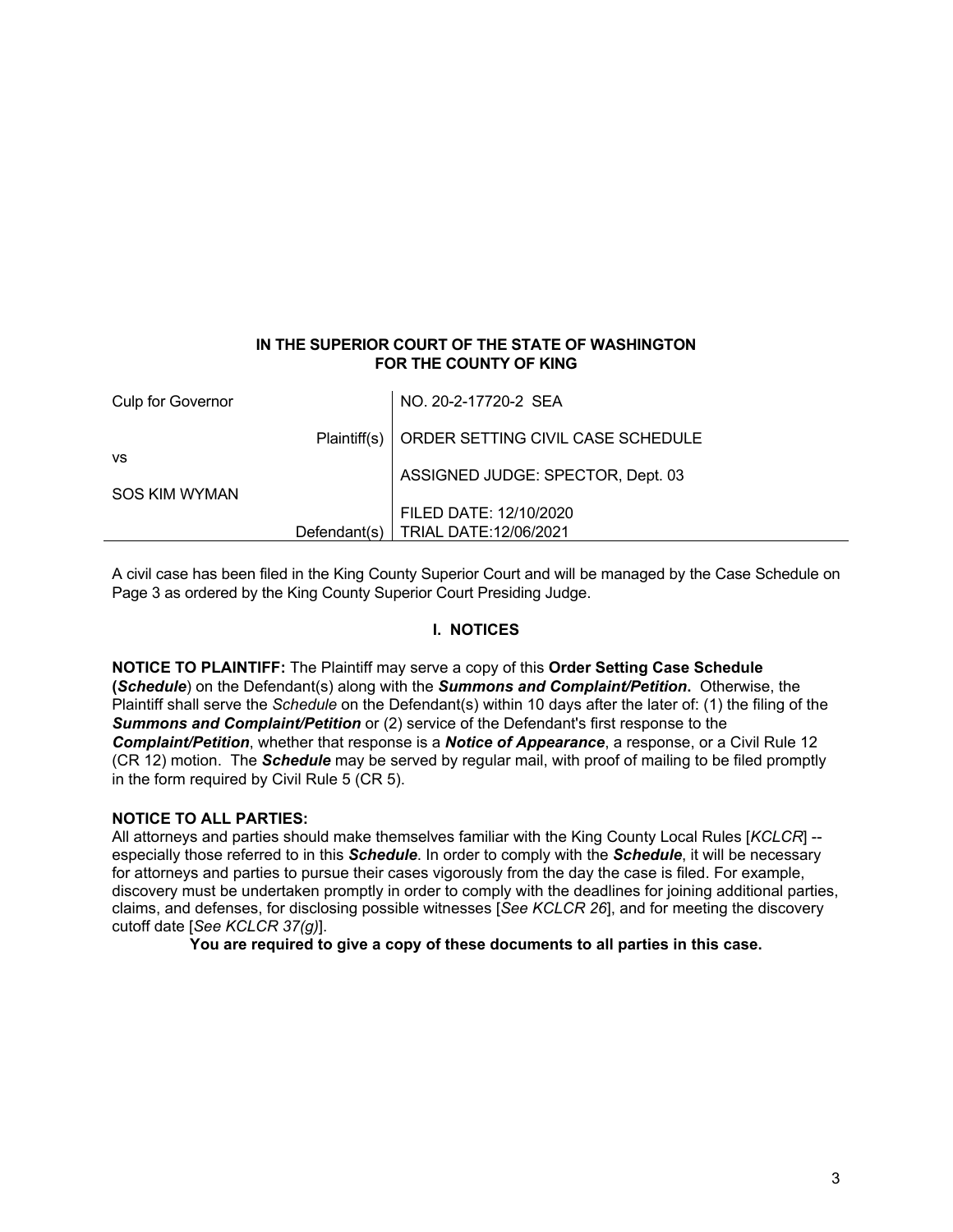## **I. NOTICES (continued)**

### **CROSSCLAIMS, COUNTERCLAIMS AND THIRD PARTY COMPLAINTS:**

A filing fee of **\$240** must be paid when any answer that includes additional claims is filed in an existing case.

## **KCLCR 4.2(a)(2)**

A Confirmation of Joinder, Claims and Defenses or a Statement of Arbitrability must be filed by the deadline in the schedule. The court will review the confirmation of joinder document to determine if a hearing is required. If a Show Cause order is issued, all parties cited in the order must appear before their Chief Civil Judge.

### **PENDING DUE DATES CANCELED BY FILING PAPERS THAT RESOLVE THE CASE:**

When a final decree, judgment, or order of dismissal of all parties and claims is filed with the Superior Court Clerk's Office, and a courtesy copy delivered to the assigned judge, all pending due dates in this *Schedule* are automatically canceled, including the scheduled Trial Date. It is the responsibility of the parties to 1) file such dispositive documents within 45 days of the resolution of the case, and 2) strike any pending motions by notifying the bailiff to the assigned judge.

 Parties may also authorize the Superior Court to strike all pending due dates and the Trial Date by filing a *Notice of Settlement* pursuant to KCLCR 41, and forwarding a courtesy copy to the assigned judge. If a final decree, judgment or order of dismissal of all parties and claims is not filed by 45 days after a *Notice of Settlement*, the case may be dismissed with notice.

**If you miss your scheduled Trial Date**, the Superior Court Clerk is authorized by KCLCR 41(b)(2)(A) to present an *Order of Dismissal*, without notice, for failure to appear at the scheduled Trial Date.

### **NOTICES OF APPEARANCE OR WITHDRAWAL AND ADDRESS CHANGES:**

*All parties to this action must keep the court informed of their addresses.* When a Notice of Appearance/Withdrawal or Notice of Change of Address is filed with the Superior Court Clerk's Office, parties must provide the assigned judge with a courtesy copy.

# **ARBITRATION FILING AND TRIAL DE NOVO POST ARBITRATION FEE:**

A Statement of Arbitrability must be filed by the deadline on the schedule **if the case is subject to mandatory arbitration** and service of the original complaint and all answers to claims, counterclaims and cross-claims have been filed. If mandatory arbitration is required after the deadline, parties must obtain an order from the assigned judge transferring the case to arbitration. **Any party filing a Statement must pay a \$250 arbitration fee**. If a party seeks a trial de novo when an arbitration award is appealed, a fee of \$400 and the request for trial de novo must be filed with the Clerk's Office Cashiers.

### **NOTICE OF NON-COMPLIANCE FEES:**

**All** parties will be assessed a fee authorized by King County Code 4A.630.020 whenever the Superior Court Clerk must send notice of non-compliance of schedule requirements and/or Local Civil Rule 41.

**King County Local Rules are available for viewing at [www.kingcounty.gov/courts/clerk.](http://www.kingcounty.gov/courts/clerk.)**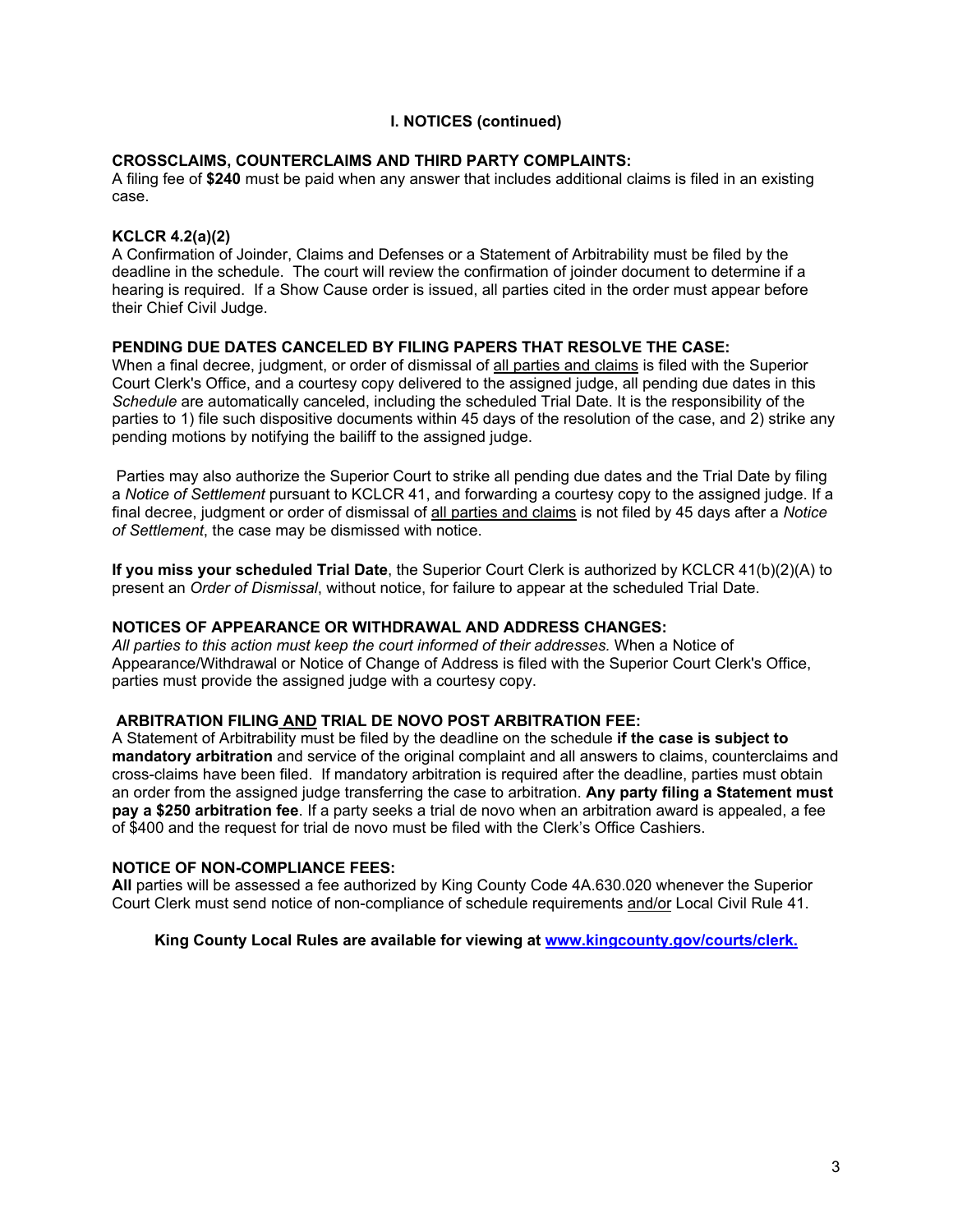| $\star$ | <b>CASE EVENT</b>                                                                     | <b>EVENT DATE</b> |  |
|---------|---------------------------------------------------------------------------------------|-------------------|--|
|         | Case Filed and Schedule Issued.                                                       | 12/10/2020        |  |
| $\star$ | Last Day for Filing Statement of Arbitrability without a Showing of Good Cause        | 05/20/2021        |  |
|         | for Late Filing [See KCLMAR 2.1(a) and Notices on Page 2].                            |                   |  |
|         | \$220 arbitration fee must be paid                                                    |                   |  |
| $\star$ | <b>DEADLINE</b> to file Confirmation of Joinder if not subject to Arbitration         | 05/20/2021        |  |
|         | [See KCLCR 4.2(a) and Notices on Page 2].                                             |                   |  |
|         | <b>DEADLINE</b> for Hearing Motions to Change Case Assignment Area [KCLCR]            | 06/03/2021        |  |
|         | $82(e)$ ].                                                                            |                   |  |
|         | <b>DEADLINE</b> for Disclosure of Possible Primary Witnesses [See KCLCR 26(k)].       | 07/06/2021        |  |
|         | <b>DEADLINE</b> for Disclosure of Possible Additional Witnesses [See KCLCR 26(k)].    | 08/16/2021        |  |
|         | <b>DEADLINE</b> for Jury Demand [See KCLCR 38(b)(2)].                                 | 08/30/2021        |  |
|         | <b>DEADLINE</b> for a Change in Trial Date [See KCLCR 40(e)(2)].                      | 08/30/2021        |  |
|         | <b>DEADLINE</b> for Discovery Cutoff [See KCLCR 37(g)].                               | 10/18/2021        |  |
|         |                                                                                       |                   |  |
|         | <b>DEADLINE</b> for Engaging in Alternative Dispute Resolution [See KCLCR 16(b)].     | 11/08/2021        |  |
|         | <b>DEADLINE:</b> Exchange Witness & Exhibit Lists & Documentary Exhibits              | 11/15/2021        |  |
|         | [KCLCR 4(i)].                                                                         |                   |  |
| $\star$ | <b>DEADLINE</b> to file Joint Confirmation of Trial Readiness [See KCLCR 16(a)(1)]    | 11/15/2021        |  |
|         | <b>DEADLINE</b> for Hearing Dispositive Pretrial Motions [See KCLCR 56; CR 56].       | 11/22/2021        |  |
| $\star$ | Joint Statement of Evidence [See KCLCR 4 (k)]                                         | 11/29/2021        |  |
|         | <b>DEADLINE</b> for filing Trial Briefs, Proposed Findings of Fact and Conclusions of | 11/29/2021        |  |
|         | Law and Jury Instructions (Do not file proposed Findings of Fact and                  |                   |  |
|         | Conclusions of Law with the Clerk)                                                    |                   |  |
|         | Trial Date [See KCLCR 40].                                                            | 12/06/2021        |  |
|         | $\cdots$ $\cdots$ $\cdots$ $\cdots$ $\cdots$ $\cdots$ $\cdots$                        |                   |  |

# **II. CASE SCHEDULE**

The \* indicates a document that must be filed with the Superior Court Clerk's Office by the date shown.

### **III. ORDER**

Pursuant to King County Local Rule 4 [*KCLCR 4*], IT IS ORDERED that the parties shall comply with the schedule listed above. Penalties, including but not limited to sanctions set forth in Local Rule 4(g) and Rule 37 of the Superior Court Civil Rules, may be imposed for non-compliance. It is FURTHER ORDERED that the party filing this action **must** serve this *Order Setting Civil Case Schedule* and attachment on all other parties.

DATED: 12/10/2020

PRESIDING JUDGE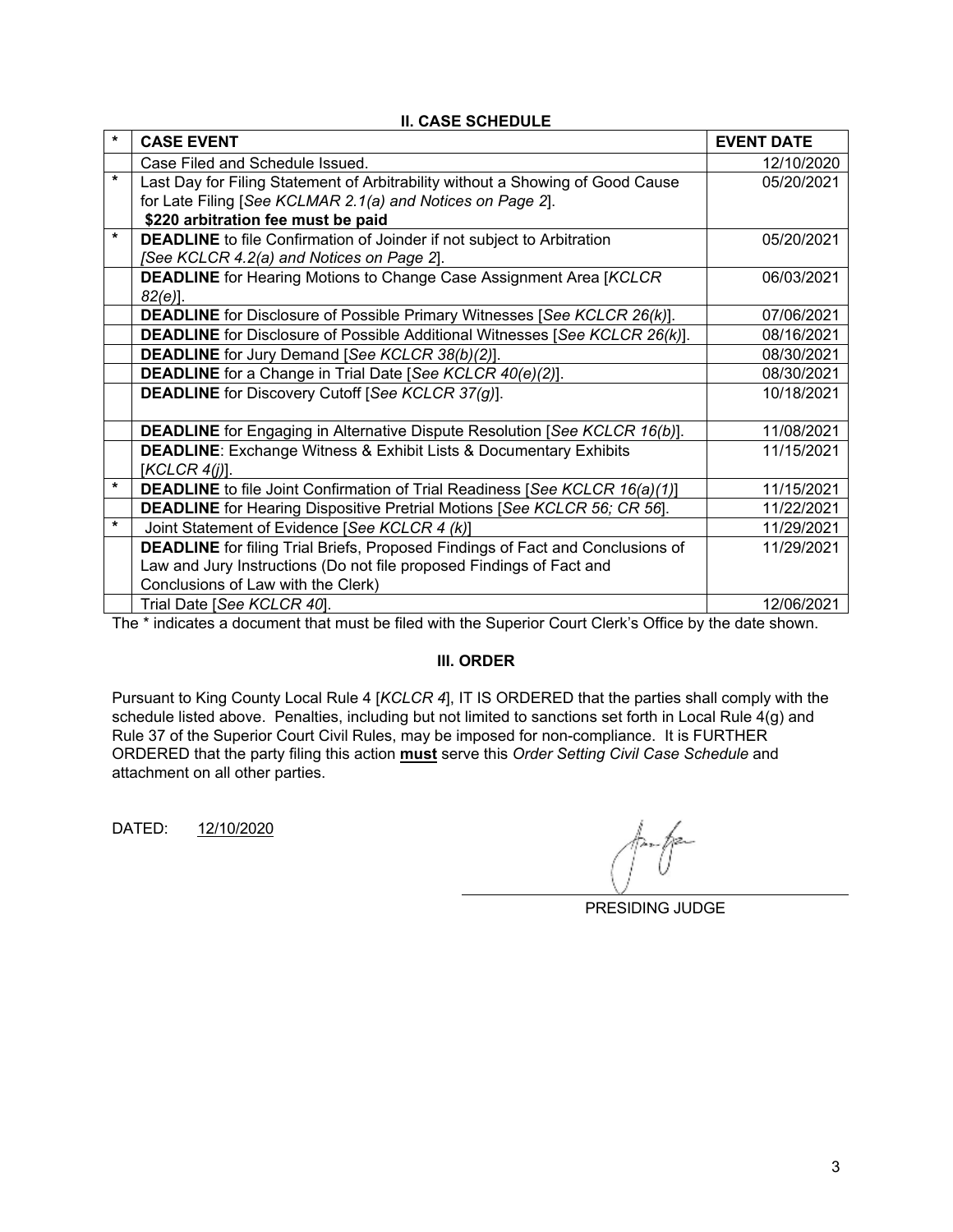## **IV. ORDER ON CIVIL PROCEEDINGS FOR ASSIGNMENT TO JUDGE**

## **READ THIS ORDER BEFORE CONTACTING YOUR ASSIGNED JUDGE.**

This case is assigned to the Superior Court Judge whose name appears in the caption of this case schedule. The assigned Superior Court Judge will preside over and manage this case for all pretrial matters.

**COMPLEX LITIGATION:** If you anticipate an unusually complex or lengthy trial, please notify the assigned court as soon as possible.

**APPLICABLE RULES:** Except as specifically modified below, all the provisions of King County Local Civil Rules 4 through 26 shall apply to the processing of civil cases before Superior Court Judges. The local civil rules can be found at [www.kingcounty.gov/courts/clerk/rules/Civil](http://www.kingcounty.gov/courts/clerk/rules/Civil).

**CASE SCHEDULE AND REQUIREMENTS:** Deadlines are set by the case schedule, issued pursuant to Local Civil Rule 4.

## **THE PARTIES ARE RESPONSIBLE FOR KNOWING AND COMPLYING WITH ALL DEADLINES IMPOSED BY THE COURT'S LOCAL CIVIL RULES.**

## **A. Joint Confirmation regarding Trial Readiness Report**

No later than twenty one (21) days before the trial date, parties shall complete and file (with a copy to the assigned judge) a joint confirmation report setting forth whether a jury demand has been filed, the expected duration of the trial, whether a settlement conference has been held, and special problems and needs (e.g., interpreters, equipment).

The Joint Confirmation Regarding Trial Readiness form is available at [www.kingcounty.gov/courts/scforms](http://www.kingcounty.gov/courts/scforms). If parties wish to request a CR 16 conference, they must contact the assigned court. Plaintiff's/petitioner's counsel is responsible for contacting the other parties regarding the report.

### **B. Settlement/Mediation/ADR**

a. Forty five (45) days before the trial date, counsel for plaintiff/petitioner shall submit a written settlement demand. Ten (10) days after receiving plaintiff's/petitioner's written demand, counsel for defendant/respondent shall respond (with a counter offer, if appropriate).

b. Twenty eight (28) days before the trial date, a Settlement/Mediation/ADR conference shall have been held. FAILURE TO COMPLY WITH THIS SETTLEMENT CONFERENCE REQUIREMENT MAY RESULT IN SANCTIONS.

### **C. Trial**

Trial is scheduled for 9:00 a.m. on the date on the case schedule or as soon thereafter as convened by the court. The Friday before trial, the parties should access the court's civil standby calendar on the King County Superior Court website www.kingcounty.gov/courts/superiorcourt to confirm the trial judge assignment.

### **MOTIONS PROCEDURES**

## **A. Noting of Motions**

**Dispositive Motions:** All summary judgment or other dispositive motions will be heard with oral argument before the assigned judge. The moving party must arrange with the hearing judge a date and time for the hearing, consistent with the court rules. Local Civil Rule 7 and Local Civil Rule 56 govern procedures for summary judgment or other motions that dispose of the case in whole or in part. The local civil rules can be found at www.kingcounty.gov/courts/clerk/rules/Civil.

**Non-dispositive Motions:** These motions, which include discovery motions, will be ruled on by the assigned judge without oral argument, unless otherwise ordered. All such motions must be noted for a date by which the ruling is requested; this date must likewise conform to the applicable notice requirements. Rather than noting a time of day, the Note for Motion should state "Without Oral Argument." Local Civil Rule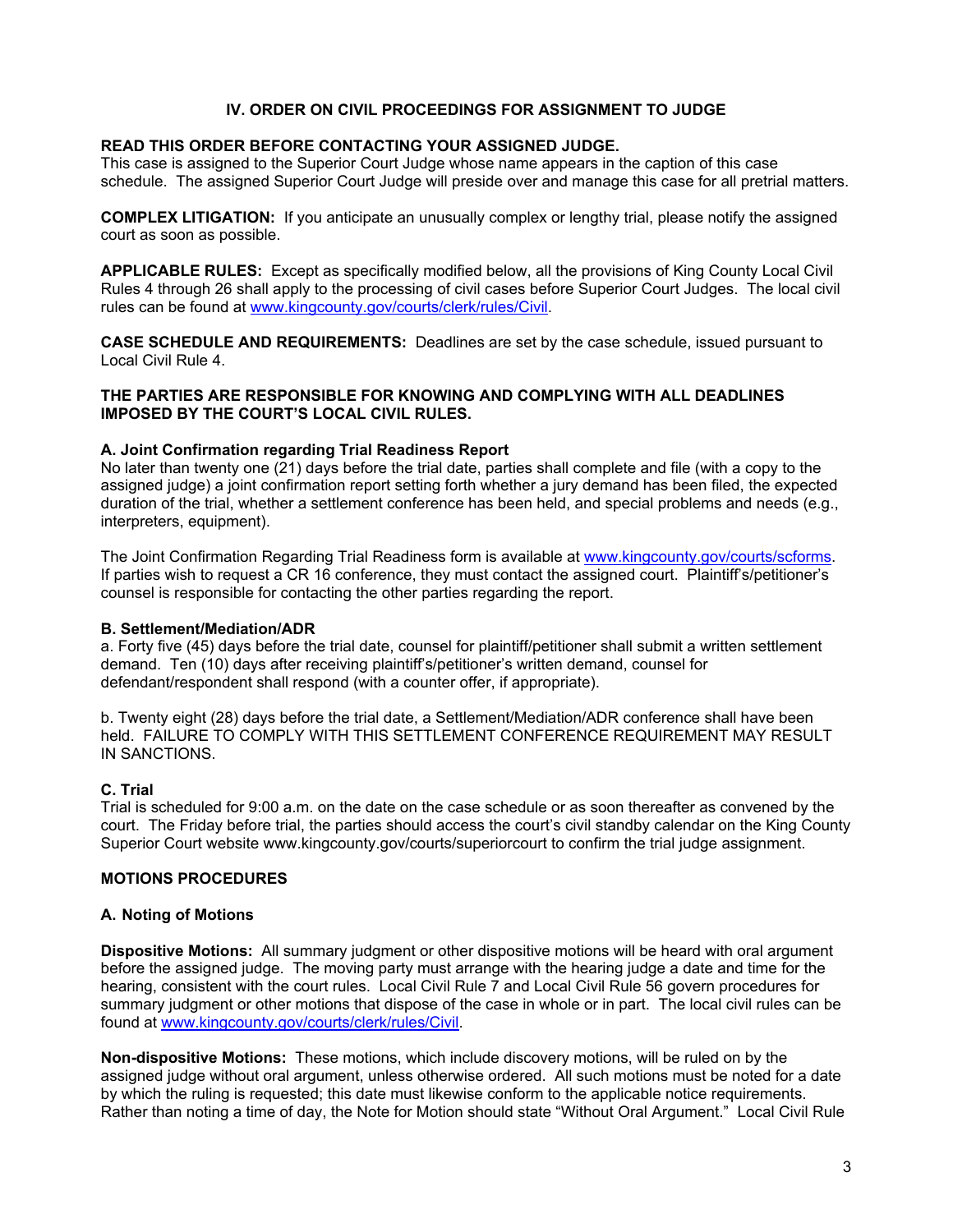7 governs these motions, which include discovery motions. The local civil rules can be found at [www.kingcounty.gov/courts/clerk/rules/Civil.](http://www.kingcounty.gov/courts/clerk/rules/Civil)

**Motions in Family Law Cases not involving children:** Discovery motions to compel, motions in limine, motions relating to trial dates and motions to vacate judgments/dismissals shall be brought before the assigned judge. All other motions should be noted and heard on the Family Law Motions calendar. Local Civil Rule 7 and King County Family Law Local Rules govern these procedures. The local rules can be found at www.kingcounty.gov/courts/clerk/rules.

**Emergency Motions:** Under the court's local civil rules, emergency motions will usually be allowed only upon entry of an Order Shortening Time. However, some emergency motions may be brought in the Ex Parte and Probate Department as expressly authorized by local rule. In addition, discovery disputes may be addressed by telephone call and without written motion, if the judge approves in advance.

**B. Original Documents/Working Copies/ Filing of Documents: All original documents must be filed with the Clerk's Office.** Please see information on the Clerk's Office website at [www.kingcounty.gov/courts/clerk](http://www.kingcounty.gov/courts/clerk) regarding the requirement outlined in LGR 30 that attorneys must e-file documents in King County Superior Court. The exceptions to the e-filing requirement are also available on the Clerk's Office website. The local rules can be found at www.kingcounty.gov/courts/clerk/rules.

The working copies of all documents in support or opposition must be marked on the upper right corner of the first page with the date of consideration or hearing and the name of the assigned judge. The assigned judge's working copies must be delivered to his/her courtroom or the Judges' mailroom. Working copies of motions to be heard on the Family Law Motions Calendar should be filed with the Family Law Motions Coordinator. Working copies can be submitted through the Clerk's office E-Filing application at www.kingcounty.gov/courts/clerk/documents/eWC.

**Service of documents:** Pursuant to Local General Rule 30(b)(4)(B), e-filed documents shall be electronically served through the e-Service feature within the Clerk's eFiling application. Pre-registration to accept e-service is required. E-Service generates a record of service document that can be e-filed. Please see the Clerk's office website at [www.kingcounty.gov/courts/clerk/documents/efiling](http://www.kingcounty.gov/courts/clerk/documents/efiling) regarding E-Service.

**Original Proposed Order:** Each of the parties must include an original proposed order granting requested relief with the working copy materials submitted on any motion. **Do not file the original of the proposed order with the Clerk of the Court**. Should any party desire a copy of the order as signed and filed by the judge, a pre-addressed, stamped envelope shall accompany the proposed order. The court may distribute orders electronically. Review the judge's website for information: [www.kingcounty.gov/courts/SuperiorCourt/judges](http://www.kingcounty.gov/courts/SuperiorCourt/judges).

**Presentation of Orders for Signature:** All orders must be presented to the assigned judge or to the Ex Parte and Probate Department, in accordance with Local Civil Rules 40 and 40.1. Such orders, if presented to the Ex Parte and Probate Department, shall be submitted through the E-Filing/Ex Parte via the Clerk application by the attorney(s) of record. E-filing is not required for self-represented parties (non-attorneys). If the assigned judge is absent, contact the assigned court for further instructions. If another judge enters an order on the case, counsel is responsible for providing the assigned judge with a copy.

**Proposed orders finalizing settlement and/or dismissal by agreement of all parties shall be presented to the Ex Parte and Probate Department.** Such orders shall be submitted through the E-Filing/Ex Parte via the Clerk application by the attorney(s) of record. E-filing is not required for self-represented parties (nonattorneys). Formal proof in Family Law cases must be scheduled before the assigned judge by contacting the bailiff, or formal proof may be entered in the Ex Parte Department. **If final order and/or formal proof are entered in the Ex Parte and Probate Department, counsel is responsible for providing the assigned judge with a copy.**

## **C. Form**

Pursuant to Local Civil Rule 7(b)(5)(B), the initial motion and opposing memorandum shall not exceed 4,200 words and reply memoranda shall not exceed 1,750 words without authorization of the court. The word count